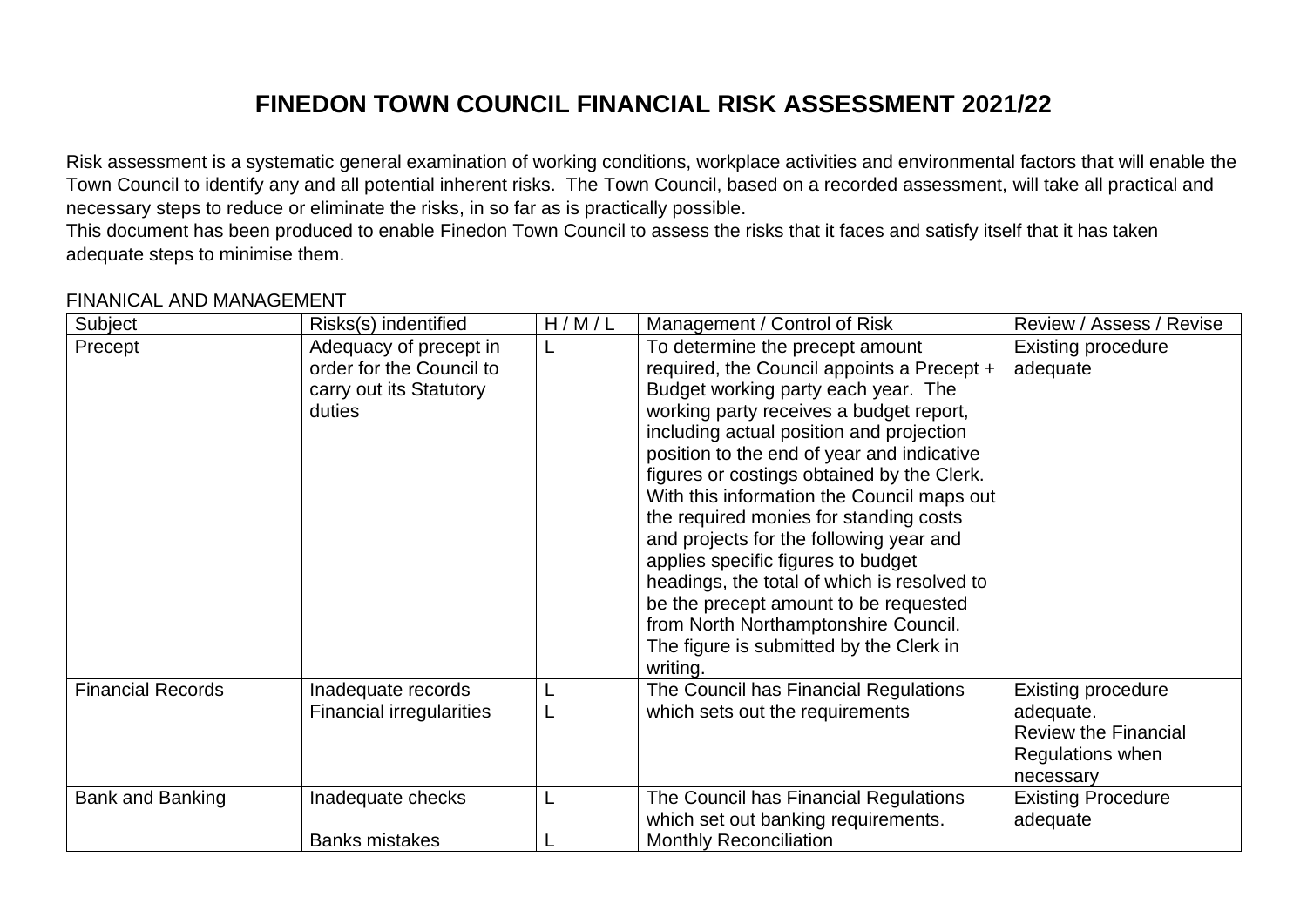|                               |                                                             |         |                                                                                                                                                                                                                                                                                       | <b>Existing procedure</b><br>adequate                                                                                |
|-------------------------------|-------------------------------------------------------------|---------|---------------------------------------------------------------------------------------------------------------------------------------------------------------------------------------------------------------------------------------------------------------------------------------|----------------------------------------------------------------------------------------------------------------------|
| Reporting and auditing        | Information<br>communication                                | L       | Budget Analysis is given at every full<br>Council meeting to include bank balances<br>and bank reconciliation                                                                                                                                                                         | <b>Existing procedures</b><br>adequate                                                                               |
| Grants                        | <b>Receipt of Grant</b>                                     | L       | Town Council does not presently receive<br>any regular grants                                                                                                                                                                                                                         | Procedure would be<br>formed, if required                                                                            |
| Charges-rents receivable      | Payment                                                     | L       | Town Council receives burial ground fees<br>on an ad hoc basis and a wayleave<br>annual payment. Town Council receives<br>rent income from the Tennis Club by an<br>annual payment.                                                                                                   | <b>Existing procedure</b><br>adequate                                                                                |
| Grants and support<br>payable | Power to pay<br>Authorisation of Council to<br>pay          |         | All such expenditure goes through the<br>required Council process of approval,<br>minuted and listed on accounts payable<br>schedule                                                                                                                                                  | <b>Existing procedure</b><br>adequate                                                                                |
| Best value accountability     | Work awarded incorrectly<br>Overspend on services           | L.<br>M | Normal Town Council practice would to<br>seek 3 quotations for any substantial work<br>to be undertaken. For major work<br>competitive traders would be sought. If<br>problems encountered with a contract the<br>Clerk would investigate the situation and<br>report to the Council. | <b>Existing procedure</b><br>adequate<br>Include when reviewing<br><b>Financial Regulations</b>                      |
| Salaries and assoc. costs     | Salary paid incorrectly.<br>Unpaid Tax to Inland<br>Revenue | L<br>L  | Payroll and all taxations liabilities are to<br>be dealt with by the Clerk. Clerk to<br>ensure payment of all tax liabilities are<br>made.                                                                                                                                            | <b>Existing procedure</b><br>adequate                                                                                |
| <b>Employees</b>              | Fraud by staff<br><b>Health and Safety</b>                  | L<br>L  | <b>Requirements of Fidelity Guarantee</b><br>insurance adhered to with regards to<br>fraud.<br>All employees to be provided adequate<br>direction and safety equipment needed to<br>undertake their roles.                                                                            | <b>Existing procedure</b><br>adequate<br><b>Monitor Health and Safety</b><br>requirements and<br>insurance annually. |
| <b>VAT</b>                    | Reclaiming/Charging                                         | L       | The Council has Financial Regulations<br>which sets out the requirements. Quartely<br>VAT claims to be made.                                                                                                                                                                          | <b>Existing procedure</b><br>adequate.                                                                               |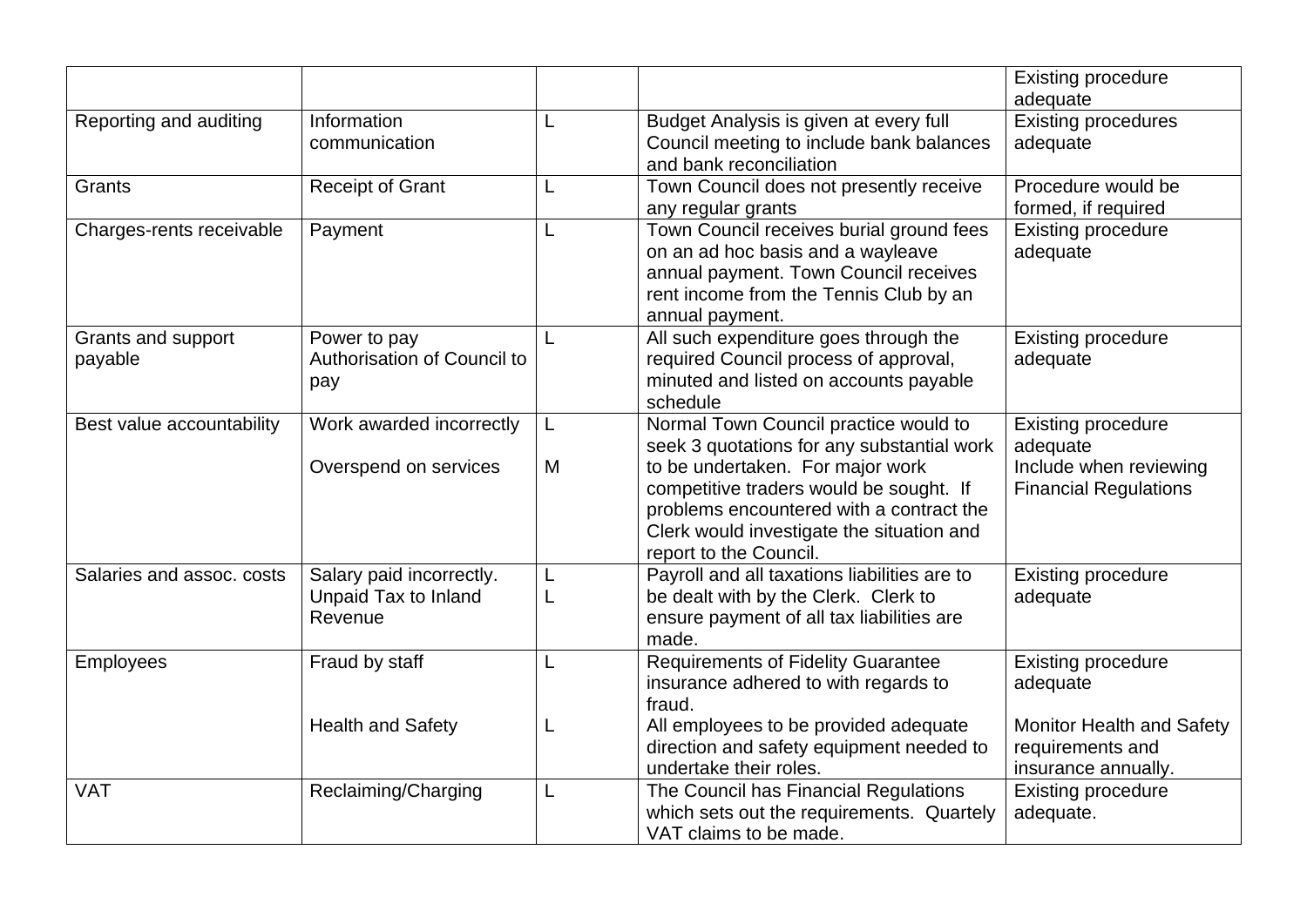| <b>Annual Return</b>                                | Submit within time limits                                        |        | Annual Return completed and signed by<br>the Council, submitted to internal auditor<br>for completion and signing them checked<br>and sent to External Auditor within time<br>frame.                                                                   | <b>Existing procedures</b><br>adequate                                             |
|-----------------------------------------------------|------------------------------------------------------------------|--------|--------------------------------------------------------------------------------------------------------------------------------------------------------------------------------------------------------------------------------------------------------|------------------------------------------------------------------------------------|
| <b>Legal Powers</b>                                 | Illegal activity or<br>payments                                  |        | All activity and payments within the<br>powers of the Town Council to be<br>resolved at Full Council Meetings                                                                                                                                          | <b>Existing procedures</b><br>adequate                                             |
| Minutes/agendas/Notices<br><b>Statutory Notices</b> | <b>Accuracy and Legality</b>                                     | L      | Minutes and agenda are produced in the<br>prescribed manner by the Clerk and<br>adhere to the legal requirements. Minutes<br>are approved and signed at the next<br>Council meeting. Minutes and agendas<br>displayed according to legal requirements. | <b>Existing procedures</b><br>adequate                                             |
|                                                     | <b>Business conduct</b>                                          |        | Business conducted at Council meetings<br>should be managed by the Chair                                                                                                                                                                               | Members adhere to Code<br>of Conduct                                               |
| <b>Members Interests</b>                            | <b>Conflict of interests</b><br>Register or members<br>interests | M      | Declarations of interest by members at<br>Council meetings<br>Register of members interests forms<br>reviewed regularly                                                                                                                                | <b>Existing procedures</b><br>adequate<br>Members take<br>responsibility to update |
|                                                     |                                                                  |        |                                                                                                                                                                                                                                                        | register                                                                           |
| Insurance                                           | Adequacy<br>Cost<br>Compliance<br><b>Fidelity Guarantee</b>      | L<br>M | An annual review is undertaken of all<br>insurance arrangements<br><b>Employers and Employee liabilities a</b><br>necessity and within policies. Ensure<br>compliance measures are in place.<br>Fidelity checks in place                               | <b>Existing procedure</b><br>adequate<br>Insurance reviewed<br>annually            |
| <b>Data Protection</b>                              | <b>Policy Provision</b>                                          | L      | The Town Council is registered with the<br><b>Information Commissioners Office</b>                                                                                                                                                                     | Ensure annual renewal of<br>registration                                           |
| Freedom of Information                              | <b>Policy Provision</b>                                          |        | The Council has a Model Publication<br>scheme in place. To date there has been<br>no request under FOI.                                                                                                                                                | Monitor any requests<br>made under FOI.                                            |
|                                                     |                                                                  |        |                                                                                                                                                                                                                                                        |                                                                                    |